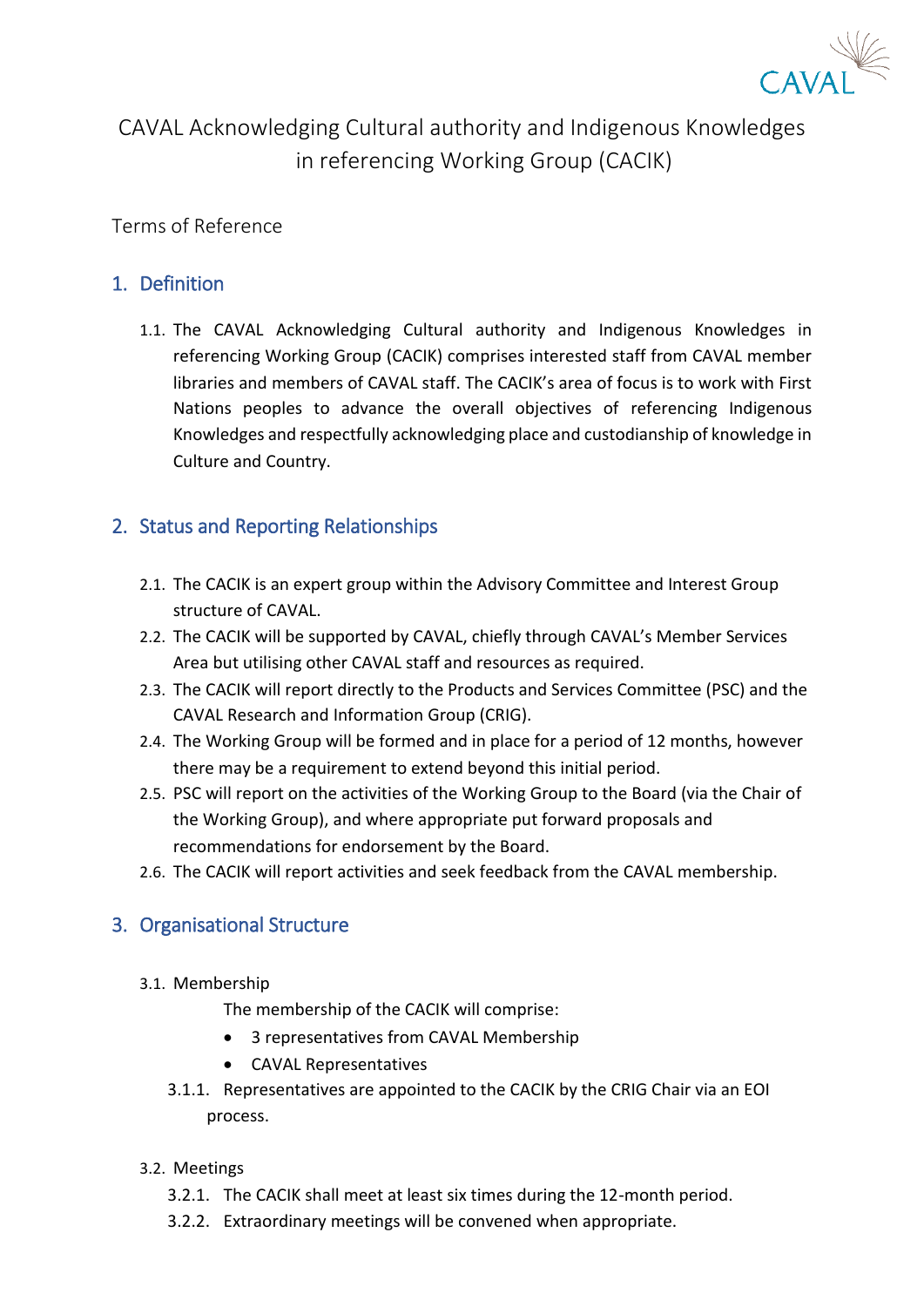

- 3.2.3. The CAVAL Member Services Co-Ordinator will ensure that the minutes of each meeting are taken and that there is effective communication as to the group's activities.
- 3.3. Working Parties
	- 3.3.1. Working parties shall be created where appropriate to undertake specific tasks related to the role of the Group. Membership can be drawn from the CACIK or co-opted from outside the group with consent of the University Librarians of the relevant libraries.
	- 3.3.2. Where appropriate, the CACIK and the designated working party shall draw up a statement of objectives, reporting requirements, and activities to be undertaken.

#### 4. Goals and Objectives

- 4.1. Mission
	- 4.1.1. The mission of the CACIK is to co-create the foundations of a living guiding principles document regarding citation practices, elements to consider, and issues which may arise when referencing Indigenous Knowledges within Victoria.
- 4.2. Goals
	- 4.2.1. Seek guidance from First Nations communities in how to respectfully cite Indigenous Knowledges.
	- 4.2.2. Identify issues around citation and referencing guidance across online and print publications.
	- 4.2.3. Engage with external stakeholders to increase awareness of issues around acknowledging Indigenous Knowledges.
	- 4.2.4. Engage with external stakeholders to increase awareness of how to respectfully cite Indigenous Knowledges.
- 4.3. Objectives and Activities
	- 4.3.1. Work with local First Nations peoples to move the project forward.
	- 4.3.2. Identify, collate, and where necessary, assist in creating guidance documentation regarding citation practices of Indigenous Knowledges
	- 4.3.3. Assist CRIG in clarifying and highlighting the role of the academic librarian in referencing of Indigenous Knowledges.
	- 4.3.4. Outline the pathway for the future of the project at the conclusion of this group.
- 5. Terms of Reference